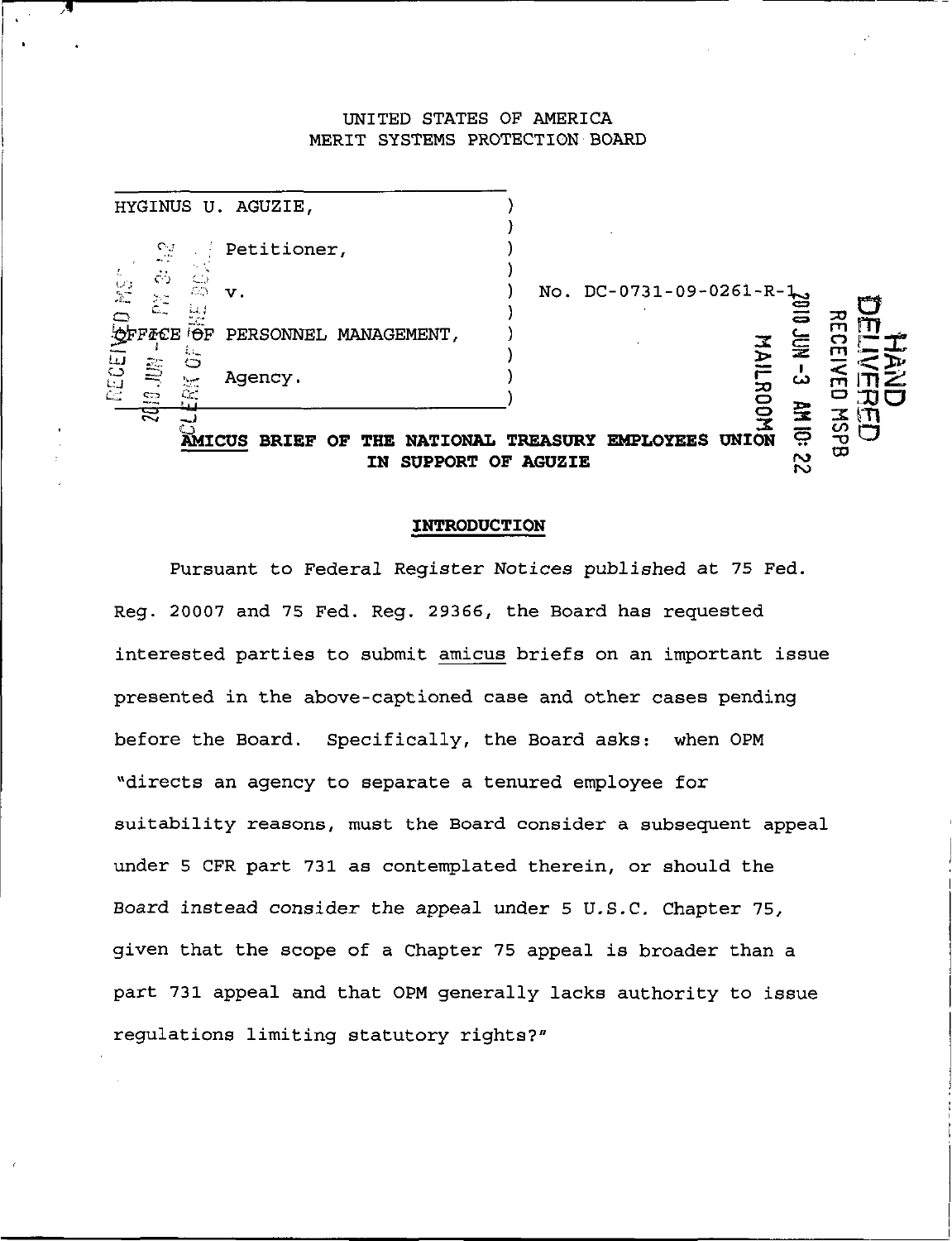As the Board recognized in its Aguzie decision, the issue raised is not "academic." Aguzie v. Office of Pers. Mgmt., 112 M.S.P.R. 276, 278 (2009) . In contrast to its authority regarding part 731 appeals, the Board's jurisdiction under Chapter 75 has long been recognized to include the power to mitigate penalties assessed against employees.

In the pending cases presenting this issue, 0PM maintains that its regulations handcuff the Board and "dictate" that "0PMdirected" suitability removals may not be adjudicated by the Board under the adverse action procedures of Chapter 75. OPM Brief at 7. In advancing this position, OPM's view collides with the plain language of the relevant provisions of the Civil Service Reform Act (CSRA or the Act), Pub. L. No. 95-454, 92 Stat. 1111 (1978).

## ARGUMENT

Prior to 1978, federal employment was governed by an "outdated patchwork of statutes and rules built up over almost a century." United States v. Fausto, 484 U.S. 439, 444 (1988). No systematic scheme for reviewing personnel actions existed. Congress reacted to this state of disarray by enacting the CSRA, which "comprehensively overhauled the civil service system" (Lindahl v. OPM, 470 U.S. 768, 773 (1985)). The Act "prescribes in great detail the protections and remedies applicable ... " to pertinent employees. Fausto, 484 U.S. at 443. It is against

 $\overline{2}$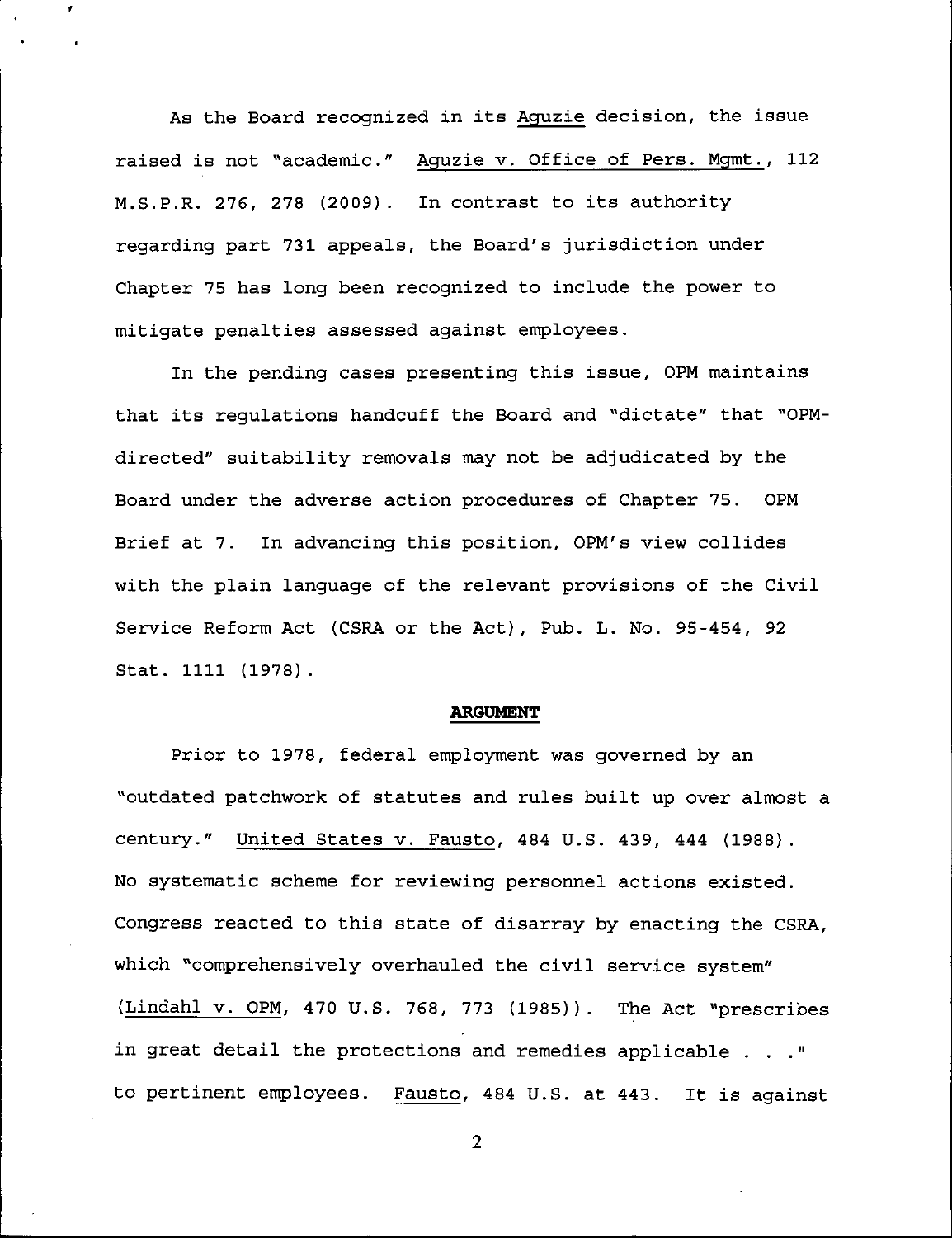this backdrop that the question posed by the Board must be assessed.

 $\pmb{\cdot}$ 

1. The interpretation of a statute begins, of course, with its language. Hughes Aircraft Co. v. Jacobson, 525 U.S. 432, 438 (1999). Section 7513(d) of Title V plainly stipulates that a tenured employee "against whom an action is taken under this section is entitled to appeal to" the Board. As part of its consideration, "in great detail," of the protections employees should have under the Act, Congress prescribed, with specificity, what "actions" could be contested and appealed to the Board under chapter 75. Congress took pains to list those actions—and included a "removal" on its list. 5 U.S.C. § 7512.

Congress further took the trouble to expressly exclude certain matters from its list of actions subject to challenge and appeal under Chapter 75. 5 U.S.C. § 7512. Tellingly, Congress chose, in crafting its "elaborate" and "comprehensive" (Lindahl, 470 U.S. at 773-774) CSRA scheme, not to except suitability removals initiated by OPM and effectuated by the employing agency from its list of covered actions. Where Congress carefully specified which matters it wished to except from the scope of actions appealable under Chapter 75, no "additional exception . . . should be implied." Carter v. Gibbs, 909 F.2d 1452, 1455 (Fed. Cir.) (en bane), cert, denied.

 $\overline{\mathbf{3}}$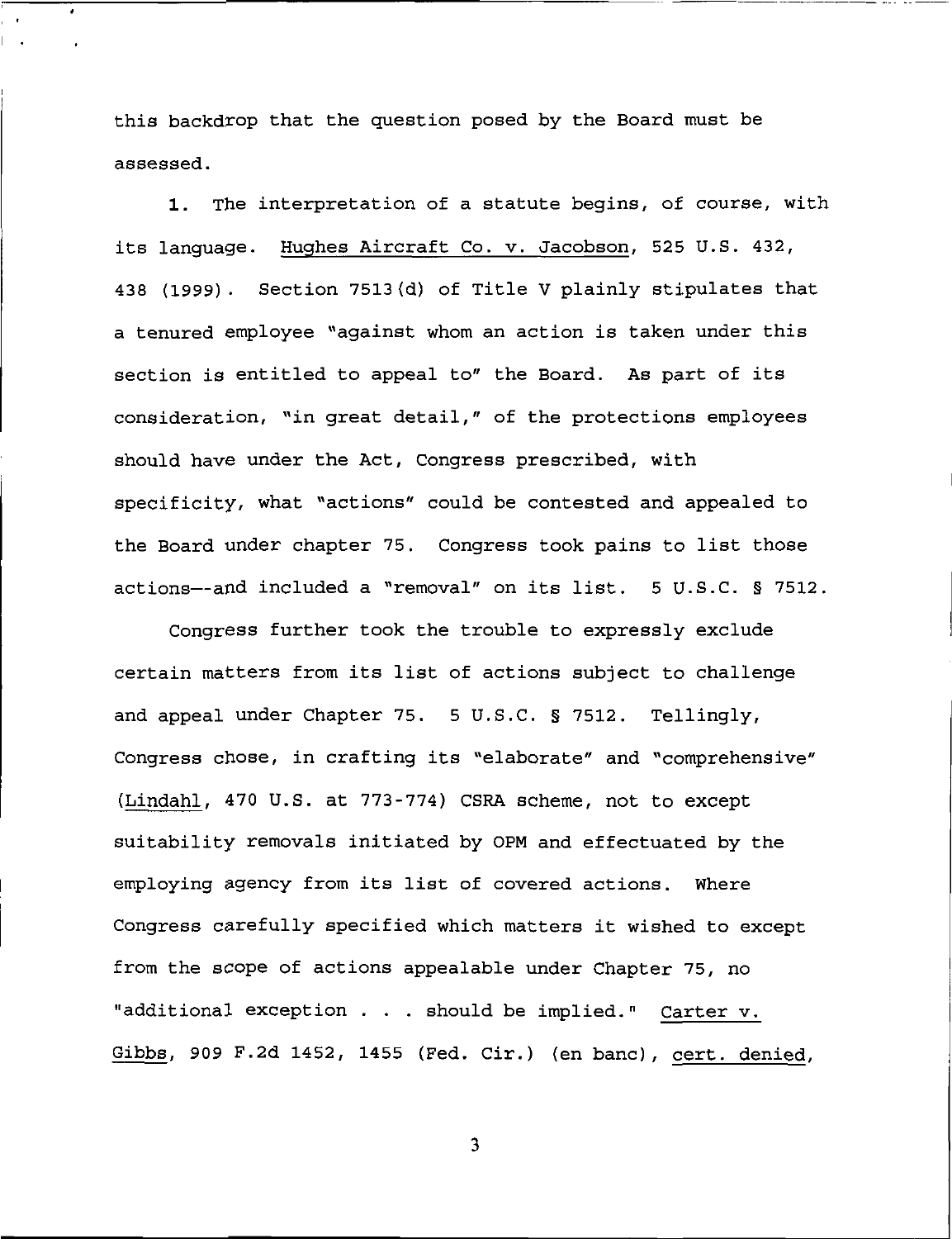498 U.S. 811 (1990). This includes an exception for suitability removals.

Hence, on the face of the statute, there is no provision that would preclude a removal action, such as Aguzie's, from being appealed via Chapter 75. On the contrary, there is express statutory authorization for such an appeal. As the Federal Circuit has instructed, where the language of the CSRA is plain, it must be construed to "mean what it says." Mudge v. United States, 308 F.3d 1220, 1228 {Fed. Cir. 2002).

2. Faced with the plain language of the Act authorizing Aguzie to pursue his appeal to the Board under Chapter 75, 0PM bears the heavy burden of establishing that Congress did not mean what the Act says. Garcia v. United States, 469 U.S. 70, 75 (1984) (underscoring that "only the most extraordinary showing of contrary intentions from [the legislative history] would justify a limitation on the \*plain meaning' of the statutory language"). OPM fails to show that the plain language at issue here should not be adhered to.

OPM acknowledges, as it must/ that Congress chose, in section 7512, not to include removals for suitability reasons on its list of actions that may not be appealed under chapter 75. Notwithstanding that Congress clearly gave careful consideration to the matter of what to exclude from actions appealable under Chapter 75, OPM maintains that the list should not be viewed as

 $\overline{\mathbf{4}}$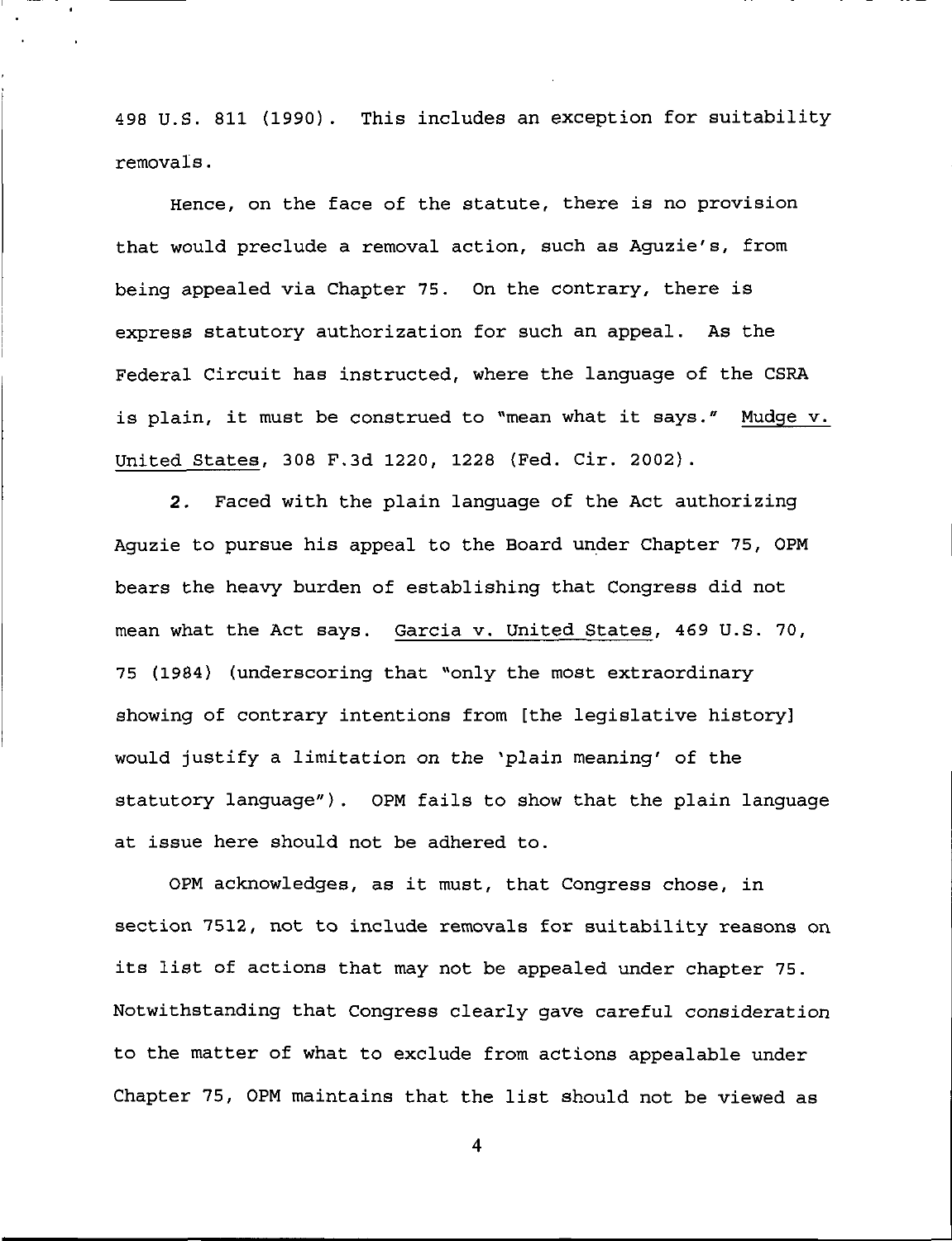"exhaustive" (OPM reply at 10). Instead, 0PM would have the Board infer that Congress would want it to re-write the Act and to add suitability removals to the list of those matters not appealable under Chapter 75. Such an argument is untenable. As shown, where Congress has carefully chosen the types of actions to exclude from those "actions covered" by Chapter 75, the Board must decline OPM's invitation to add to Congress' list a provision that Congress determined not to include.

3. OPM maintains that Congress "ratified" its view, as codified in part 731, that an individual is not entitled to invoke the adverse action procedures of Chapter 75 when he is removed for suitability reasons by OPM and the employing agency.

In its Aguzie reply brief (though, interestingly, not in its principal brief), OPM appears to argue that section 902(a) of the CSRA, entitled "Savings Provisions," constituted such a ratification. OPM asserts that section 902(a) "had the effect" of "reserving" the then-existing suitability program until such time as the President or OPM chose to amend it. OPM reply at 5. The actual language of section 902(a) is more revealing than OPM's paraphrasing of it and completely undermines OPM's position.

Section 902(a) states that "except as otherwise provided in this Act, all executive orders, rules and regulations affecting the Federal service shall continue in effect . . . until

 $5<sup>5</sup>$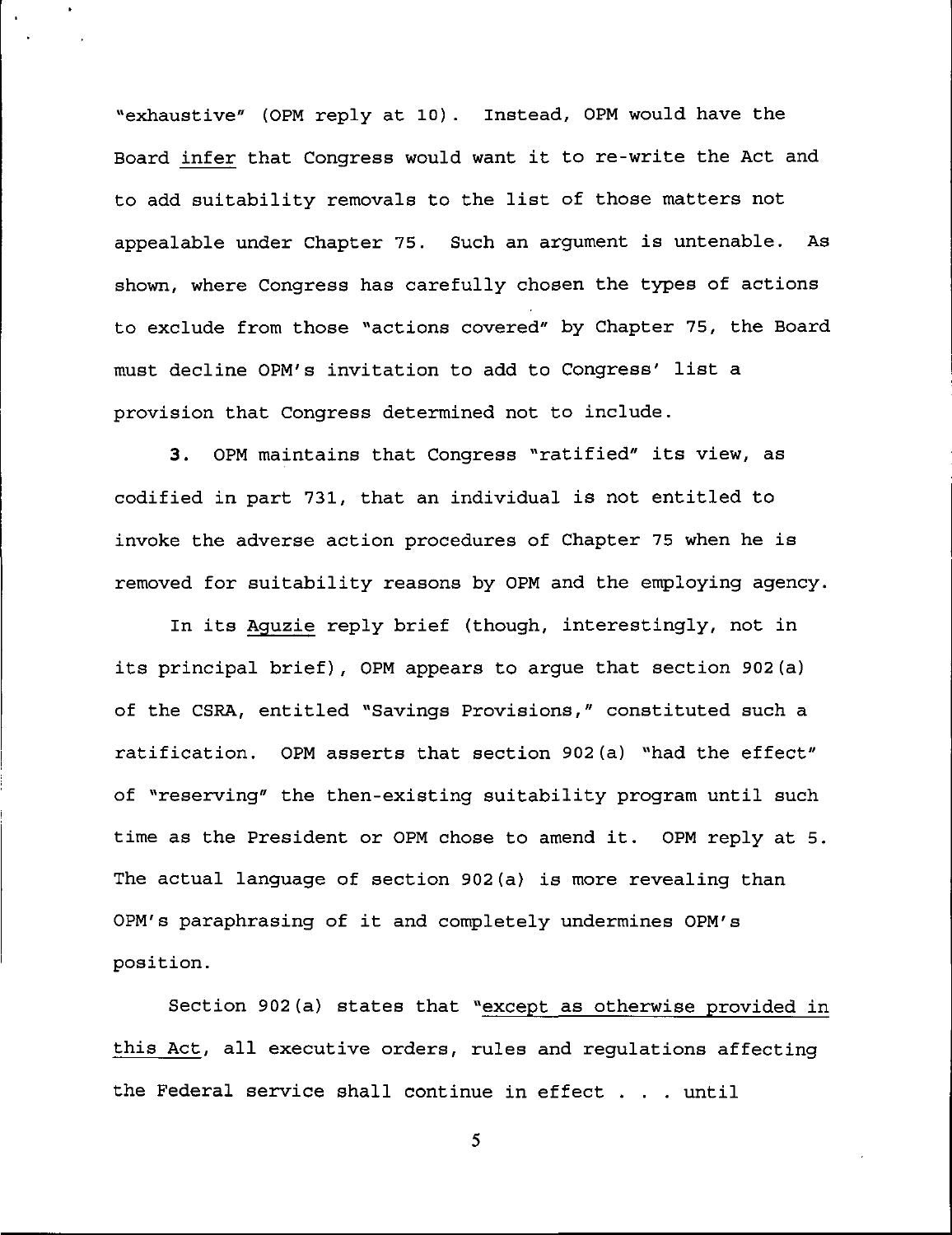modified, . . . superseded, or repealed" by the President, 0PM, the MSPB, the Equal Employment Opportunity Commission, or the Federal Labor Relations Authority "with respect to matters within their respective jurisdictions." Id. (Emphasis added.) Curiously, 0PM's discussion of this provision fails to mention its "except as otherwise provided in this Act" language. Properly read, what 902(a) demonstrates is that, while certain rules may well have been "reserved," no rules that conflicted with the CSRA could be deemed to survive under the Act. 0PM's suitability action appeal rules, to the extent they were embodied in the pre-Act regulatory scheme, were plainly not intended by Congress to be "reserved" by section 902(a). As shown, those rules contravene the Board's explicitly prescribed Chapter 75 jurisdiction over appeals concerning removals of tenured employees.

0PM further purports to see congressional ratification of its position in 5 U.S.C. § 1103. That provision describes the functions of the OPM director and states that the director is, among other things, to enforce the civil service rules. See OPM brief at 18. Such a generic, non-specific provision hardly amounts to a "ratification" of OPM's assertion that the express appeal rights concerning removals conferred by 5 U.S.C. §§ 7512- 7513 should give way to OPM's declaration that a suitability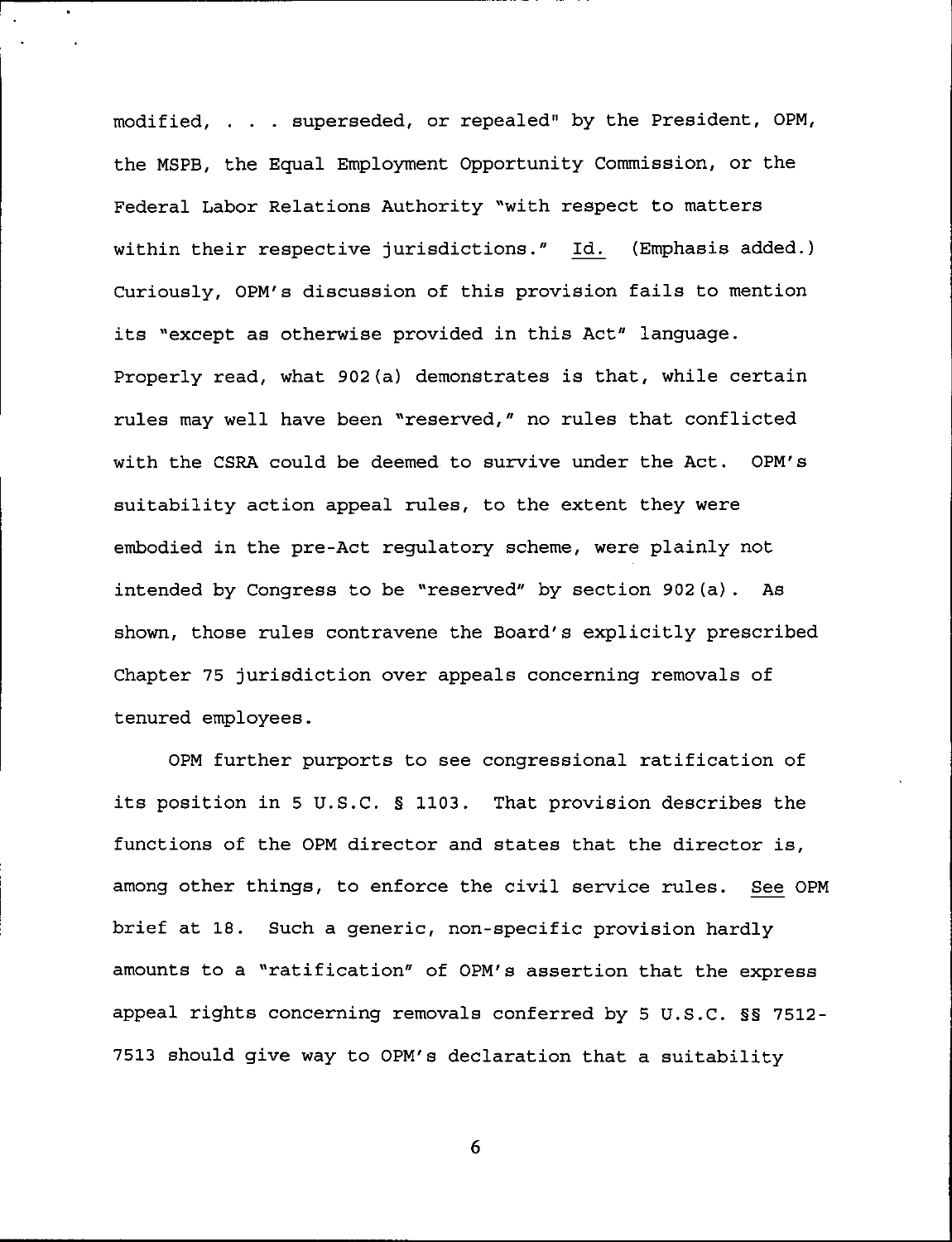appeal right is only a matter of OPM largesse and is conferred solely by part 731 of its regulations.

4. Unable to explain away the relevant statutory language, OPM advances various arguments to support its view that an 0PMdirected suitability removal may not be adjudicated under the adverse action provisions of Chapter 75. Those arguments are unavailing.

a. OPM spends much time describing the "long history" of its authority to initiate suitability removal actions. Thus, OPM points to general statutory provisions authorizing it, among other things, to prescribe regulations for the admission of applicants into the civil service. See OPM brief at 9, 11, citing 5 U.S.C. §§ 3302, 1302 and 1103. Further, it notes that the pre-Act "Rule V" of Executive Order 10577 provided that the Civil Service Commission could, upon investigation, determine that an individual is "disqualified" for federal employment and thereby direct the individual be removed by his employing agency. OPM states that the "import" of this pre-Act Order was retained in Executive Order 12107, issued in December 1978. OPM brief at 10. The 1978 amended order similarly provides that OPM is to enforce the civil service laws and may, where warranted, instruct an employing agency to remove an employee if OPM determines the individual is disqualified from federal employment.

 $\overline{7}$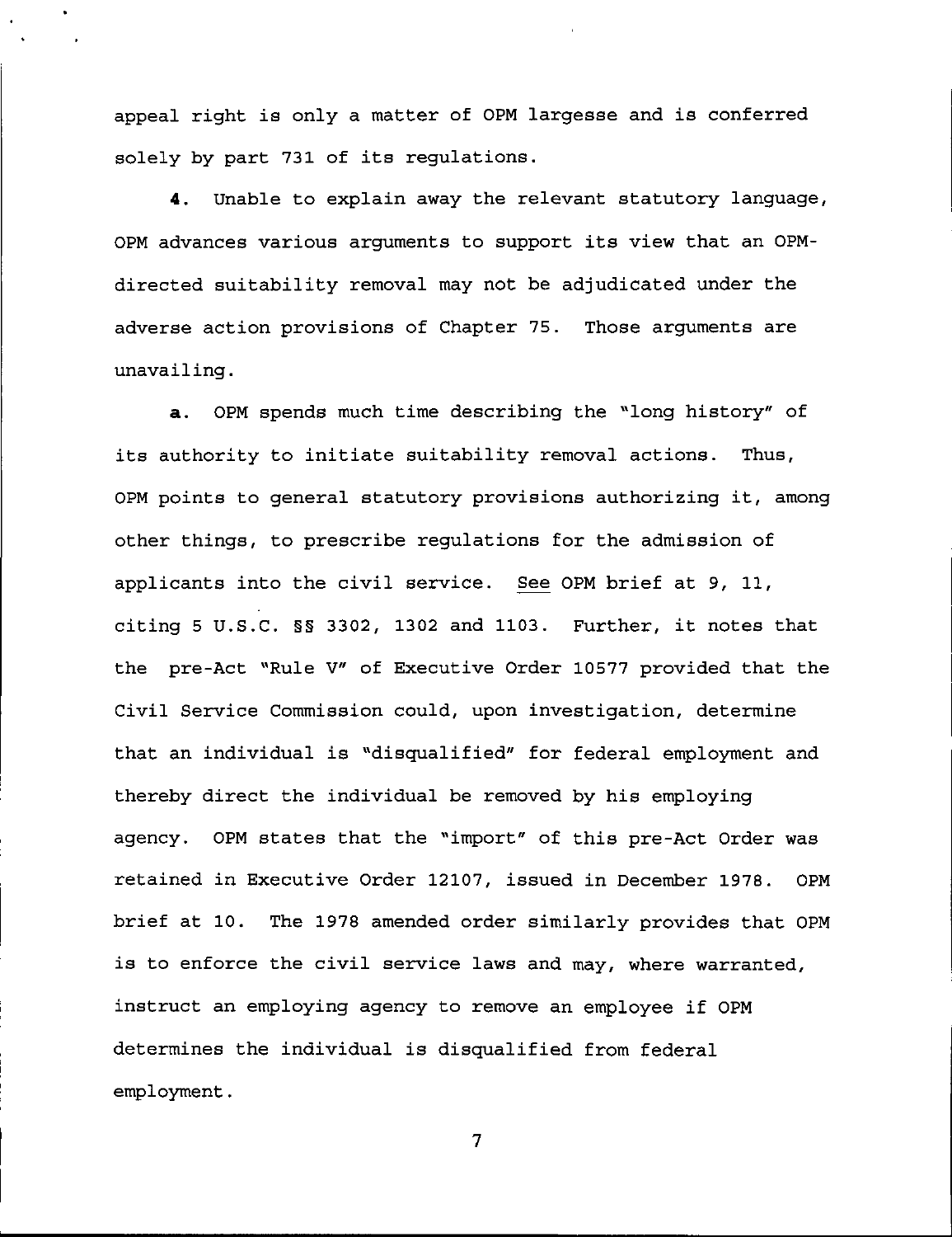This history indeed exists. All it shows, however, is that OPM may retain some authority, consistent with law and under proper circumstances, to initiate suitability actions regarding individuals. What these provisions, including Rule V, do not reach is the critical question presented here--namely, whether the 1978 enactment of Chapter 75 bestowed upon tenured employees the right to appeal removals, including suitability removals initiated by OPM.

b. In resisting the notion that a tenured employee facing a suitability removal is entitled to appeal that action under Chapter 75, OPM attempts to rely on its own regulations for support. Those regulations, by their terms, explicitly recognize that a suitability action includes a "[r]emoval."  $5$ C.F.R. 731.101(b), 731.203(a)(2). Nonetheless, OPM's Part 731 regulations purport to distinguish between OPM-initiated suitability removals and those taken by employing agencies under Chapter 75. Thus, the regulations pronounce, among other things, that Chapter 75 adverse action procedures do not apply to OPM-initiated suitability actions under 731. They flatly declare that a suitability removal may not be regarded as an action taken under chapter 75. 5 CFR 731,203 (f) .

OPM asserts that its suitability regulations, and their characterization of suitability appeals as not implicating Chapter 75, should receive deference and govern the question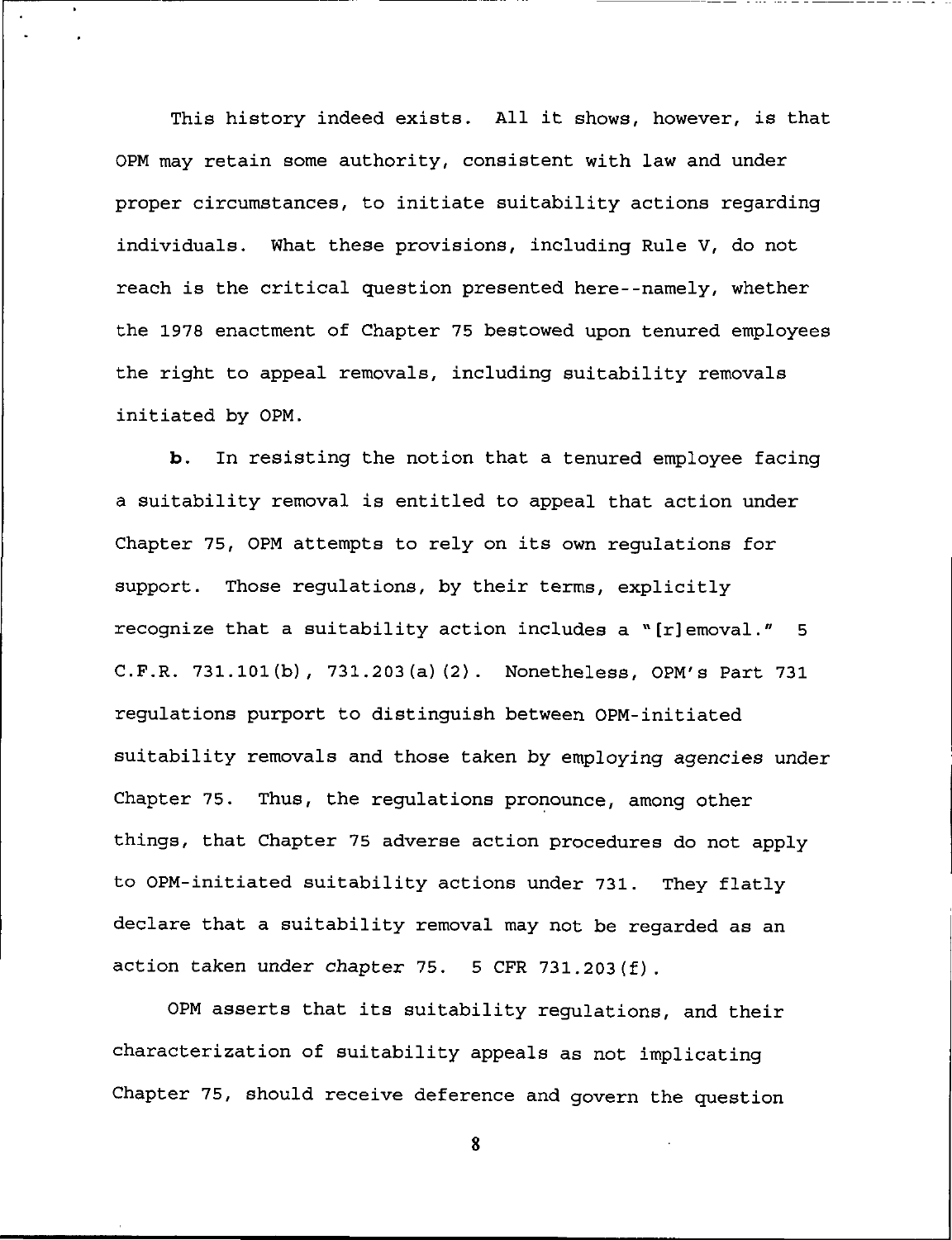presented by the Board. No such deference is owed, however, where the regulations in question conflict with statutory language, as is the case here. As the Board has suggested in Aguzie, this effort to "carve out an exception" (112 M.S.P.R. at 4) to the Board's jurisdiction cannot be squared with the CSRA. The Act, as shown above, expressly provides that a removal of a tenured employee is, in fact, statutorily defined as an action taken under Chapter 75. Moreover, Congress chose not to include an OPM-initiated suitability removal on its list of exceptions to such actions.

c. Seeking to avoid the statutory appeal rights conferred by 5 U.S.C. §§ 7512-7513, OPM insists that an OPM-directed suitability removal of a tenured employee is not an adverse action because it is usually not initiated by the employing agency. This argument, too, is unavailing. Section 7513 authorizes an "agency" to take an appropriate action against an employee only "for such cause as will promote the efficiency of the service." OPM readily acknowledges that it does not carry out a suitability removal of an employee on its own. Though it minimizes the role of the employing agency as "ministerial" (OPM brief at 23}, the fact is that OPM regards the agency as the actual removing entity—thus, further demonstrating that a suitability removal is, in reality, an adverse action. In any event, there is nothing that empowers OPM, by regulation or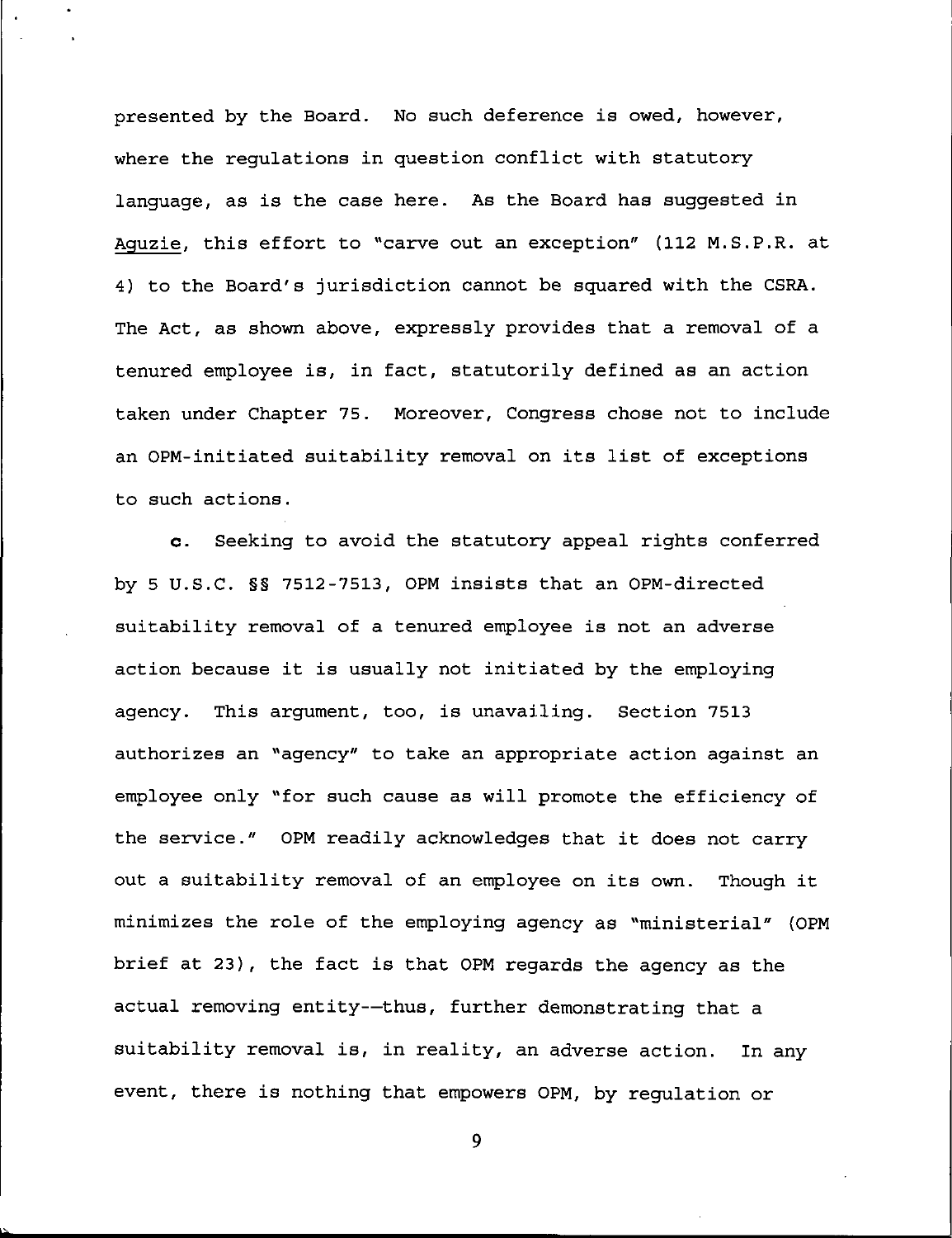otherwise, to override a tenured employee's statutory appeal rights regarding a removal, even where that removal is pursued for suitability reasons.

d. OPM relies on a number of Federal Circuit decisions, none of which is dispositive here. For example, OPM notes that the court in Folio v. Dep't of Homeland See., 402 F.3d 1350 (Fed. Cir. 2005), observed that part 731 concerns appeals of suitability determinations to the Board and describes the Board's jurisdiction under part 731. The court, however, had no occasion to address the question now presented by the Board: whether a removed tenured employee is entitled to invoke Chapter 75 of Title V notwithstanding that his removal was initiated under part 731.

In addition, OPM relies on Lackhouse v. Merit Sys. Prot. Bd., 773 F.2d 313 (Fed. Cir. 1985), for the unremarkable proposition that civil service rules that do not "facially conflict" (id. at 316) have an "independent vitality." OPM brief at 17. That principle is rendered beside the point here where, as we have shown, OPM's rules are at odds with the plain language of the Act.

Finally, and contrary to OPM's assertions, the court's decision in Lovshin v. Dep't of the Navy, 767 F.2d 826 (Fed. Cir. 1985), provides no support for OPM's position in the instant case. Seeking to apply Lovshin "[b]y analogy," OPM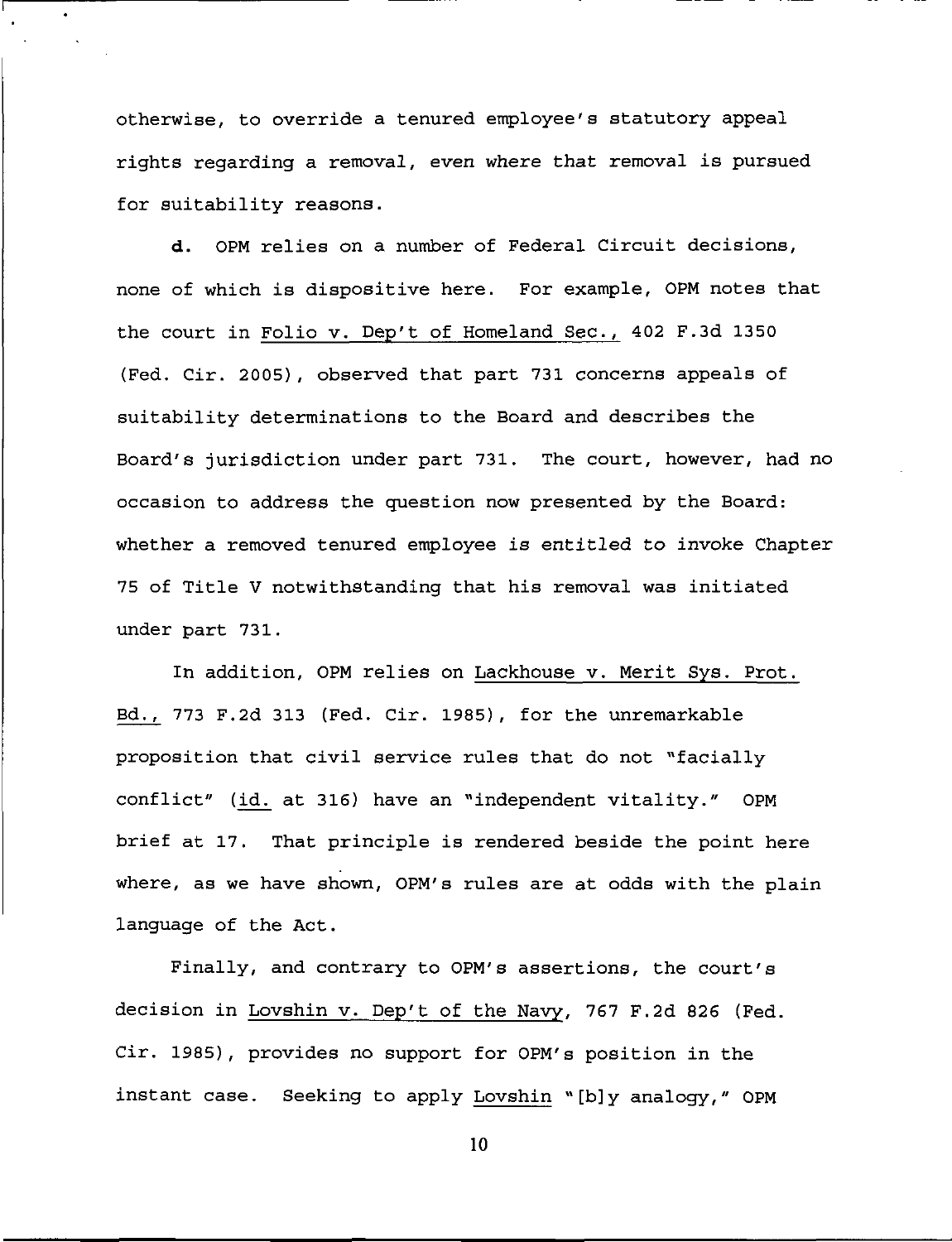asserts that if Congress had meant to disturb 0PM's part 731 suitability regulatory scheme, Congress would have stated that "suitability actions could no longer be used for removal actions." 0PM brief at 19. It is not our view, however, that suitability actions can no longer be used to remove employees. They can. Our objection is to 0PM's limitations on the Board's jurisdiction to consider, as an adverse action, an employee removal that is initiated by 0PM on suitability grounds. As to this matter, we believe that Congress has clearly spoken. It did so when it granted tenured employees the right, in Chapter 75, to appeal removals to the Board without exception for those removals prompted by suitability reasons.

## CONCLUSION

As demonstrated, the plain language of the relevant statutory provisions of the CSRA establishes that a tenured federal employee is entitled to appeal a suitability removal under Chapter 75. Insofar as they conflict with this conclusion, OPM's regulations require revision so that they are in accord with the commands of the Act.

Respectfully submitted,

 $\sum_{i}$ )UDEN General Counsel

D.C. Bar No. 254862